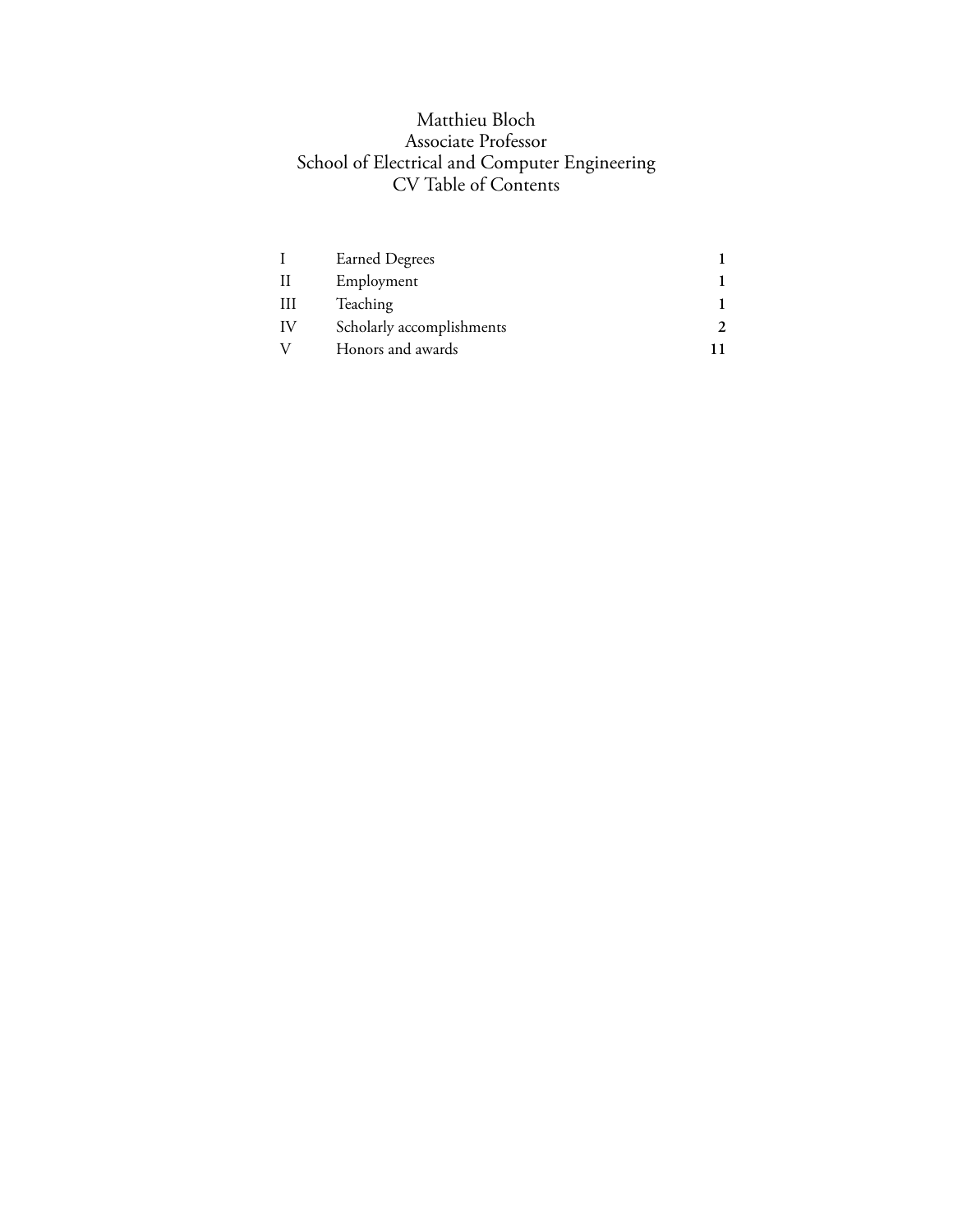## I Earned Degrees

| 2008 | Georgia Institute of Technology, Atlanta, GA<br>Ph.D. in Electrical and Computer Engineering<br>Dissertation title: Physical-Layer Security                                                             |
|------|---------------------------------------------------------------------------------------------------------------------------------------------------------------------------------------------------------|
| 2006 | Université de Franche-Comté, Besançon, France<br>Ph.D. in Engineering Sciences<br>Dissertation title: Reconciliation Algorithm and Quantum Key Distribution Methods<br>Adapted for the Frequency Domain |
| 2003 | Georgia Institute of Technology, Atlanta, GA<br>M.S. in Electrical and Computer Engineering                                                                                                             |
| 2003 | Supélec, Gif-sur-Yvette, France<br>Diplôme d'Ingénieur (Engineering Degree)                                                                                                                             |

### II Employment

| 2015-present | Georgia Institute of Technology, Atlanta, GA<br>Associate Professor                                 |
|--------------|-----------------------------------------------------------------------------------------------------|
| 2013-2015    | Georgia Institute of Technology, Atlanta, GA<br>Assistant Professor                                 |
| 2009-2013    | Georgia Institute of Technology, Georgia Tech Lorraine, Metz, France<br>Assistant Professor         |
| 2008-2009    | University of Notre Dame, Notre Dame, IN<br>Postdoctoral Research Associate                         |
| 2006-2008    | Georgia Institute of Technology, Atlanta, GA<br>Graduate Research Assistant                         |
| 2004-2005    | Georgia Institute of Technology, Georgia Tech Lorraine, Metz, France<br>Graduate Research Assistant |

### III Teaching

### **III.1 Post-doctoral fellows**

- [1] Dr. Anne Savard (October 2015 August 2016) now Maitre de Conférence at Télécom Lille, France *Wireless information-theoretic security*
- [2] Dr. Laura Luzzi (October 2010 September 2011) now Assistant Professor at ENSEA *Construction and analysis of strongly secure codes*

## **III.2 Ph.D. students**

- [1] Alex J. Pierrot (May 2010 July 2015) now Senior Engineer at Qualcomm *Coding Techniques for Multi-User Physical-Layer Security* **Preliminary exam** Spring 2010 - **Proposal exam** May 2013 - **Ph.D. Defense** July 2015
- [2] Rémi A. Chou (January 2011 July 2015) now Assistant Professor at Wichita State University *Information Theoretic Security under Computational, Bandwidth, and Uncertainty Constraints* **Preliminary exam** Spring 2010 - **Proposal exam** June 2014 - **Ph.D. Defense** July 2015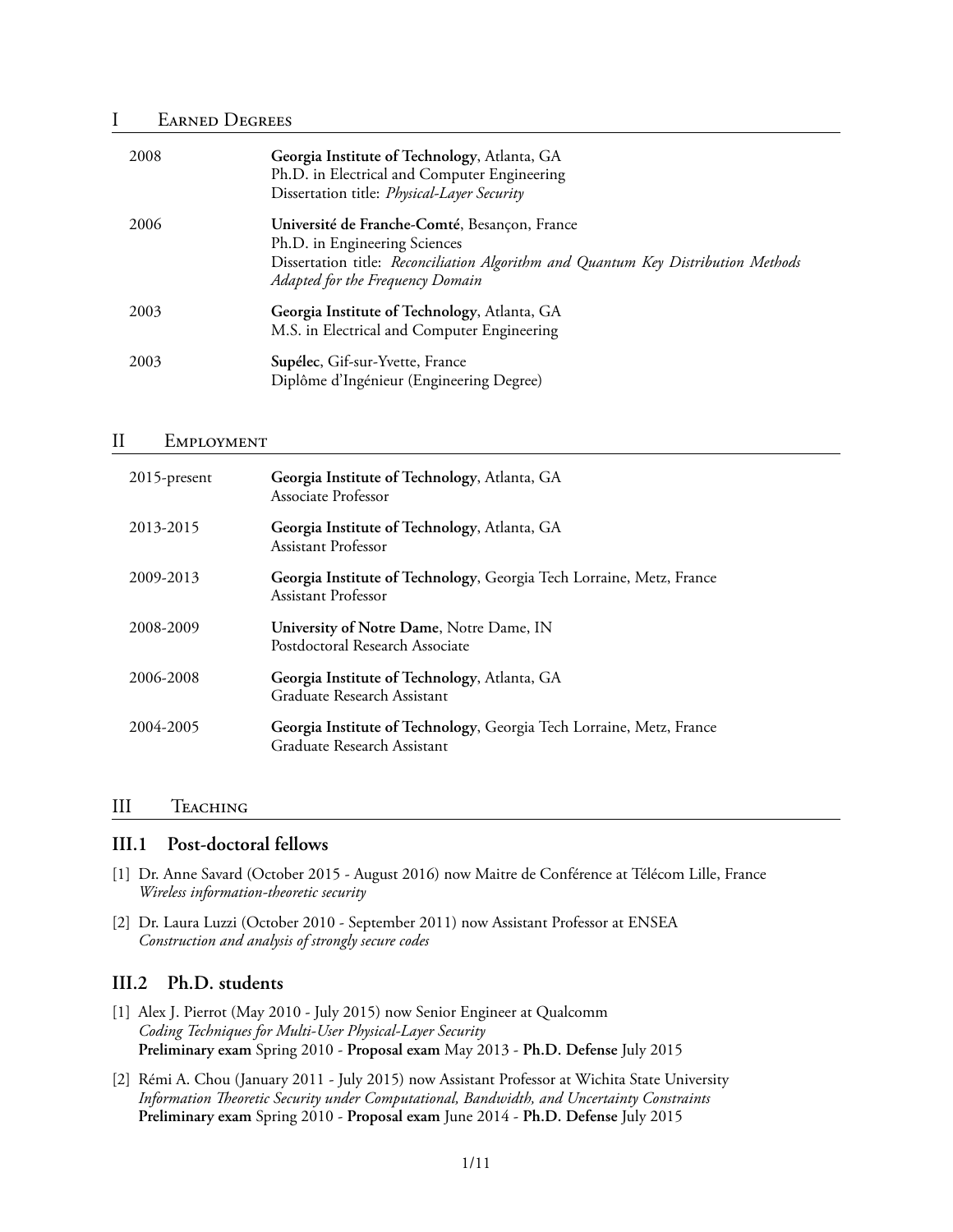- [3] Keerthi Arumugam (August 2014 December 2018) now Senior Engineer at Qualcomm *Multiuser covert communications* **Preliminary exam** Spring 2014 - **Proposal exam** Summer 2018 - **Ph.D. Defense** Spring 2019
- [4] Mehrdad Tahmasbi (Exp. Fall 2019, Spring 2016 present) *Secure quantum communications* **Preliminary exam** Spring 2015 - **Proposal exam** Fall 2018
- [5] Ishaque Ashar Kadampot (Exp. Fall 2019, Spring 2015 present) *Optimal codes for information-theoretically covert communications* **Preliminary exam** Spring 2015 - **Proposal exam** May 2019
- [6] Meng-Che Chang (Fall 2018 present) *Uniformity and secrecy*
- [7] Nathan Blinn (Fall 2018 present) *Machine Learning for Wireless Communications*

### IV Scholarly accomplishments

## **IV.1 Published books and parts of books**

[1] M. Bloch and J. Barros, *Physical-Layer Security: From Information Theory to Security Engineering*. Cambridge University Press, October 2011.

### **IV.1.1 Refereed book chapters**

- [1] M. R. Bloch, *Physical Layer Security in Wireless Communications*, ser. Wireless Networks and Mobile Communications. CRC Press, 2013, ch. Fundamentals of Physical-Layer Security, pp. 1–26.
- [2] J. Hou, G. Kramer, and M. Bloch, "Effective secrecy: Reliability, confusion and stealth," in *Information Theoretic Security and Privacy of Information Systems*, H. Boche, A. Khisti, H. V. Poor, and R. Schaefer, Eds. Cambridge University Press, 2017, pp. 3–20.

### **IV.1.2 Other Parts of Books**

**IV.1.3 Edited volumes**

### **IV.2 Refereed publications**

### **IV.2.1 Published and accepted journal articles**

- [1] S. Donnet, A. Thangaraj, M. Bloch, J. Cussey, J.-M. Merolla, and L. Larger, "Security of Y-00 under heterodyne measurement and fast correlation attack," *Physics Letters A*, vol. 356, no. 6, pp. 406–410, August 2006.
- [2] M. Bloch, S. W. McLaughlin, F. Patois, and J.-M. Merolla, "Frequency-coded quantum key distribution," *Optics Letters*, vol. 32, no. 3, pp. 301–303, February 2007.
- [3] J. Lodewyck, M. Bloch, R. García-Patrón, S. Fossier, E. Karpov, E. Diamanti, T. Debuisschert, N. J. Cerf, R. Tualle-Brouri, S. W. McLaughlin, and P. Grangier, "Quantum key distribution over 25 km with an all-fiber continuous-variable system," *Physical Review A*, vol. 76, pp. 042 305/1–10, October 2007.
- [4] M. Bloch, J. Barros, M. R. D. Rodrigues, and S. W. McLaughlin, "Wireless information-theoretic security," *IEEE Transactions on Information Theory*, vol. 54, no. 6, pp. 2515–2534, June 2008.
- [5] M. Bloch, R. Narasimha, and S. W. McLaughlin, "Network security for client-server architecture using wiretap codes," *IEEE Transactions on Information Forensics and Security*, vol. 3, no. 3, pp. 404–413, September 2008.
- [6] T. F. Wong, M. Bloch, and J. M. Shea, "Secret sharing over fast-fading MIMO wiretap channels," *EURASIP Journal on Wireless Communications and Networking*, vol. 2009, pp. 506 973/1–17, 2009.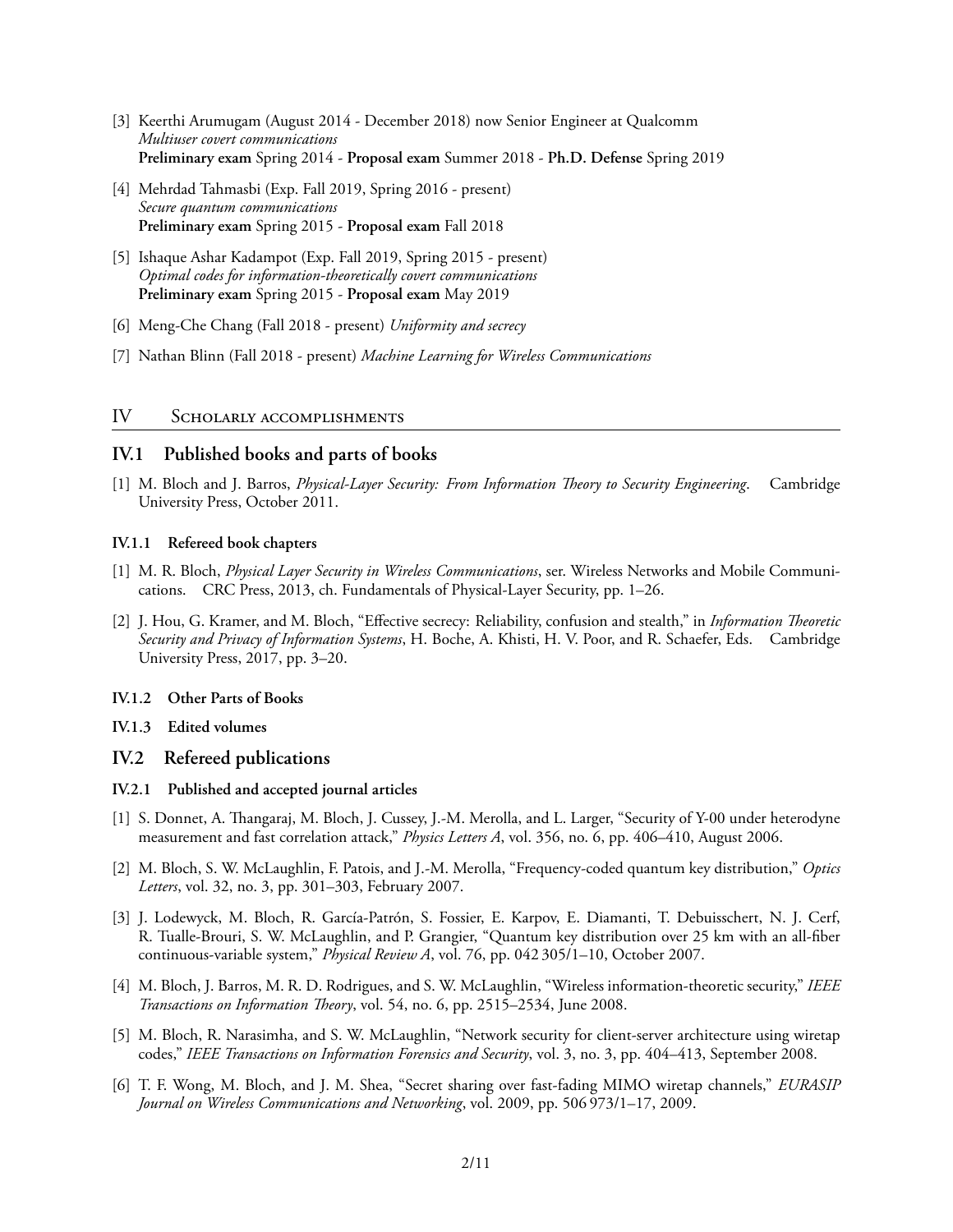- [7] J. P. Vilela, M. Bloch, J. Barros, and S. W. McLaughlin, "Wireless secrecy regions with friendly jamming," *IEEE Transactions on Information Forensics and Security*, vol. 6, no. 2, pp. 256–266, Jun. 2011.
- [8] A. Subramanian, A. Thangaraj, M. Bloch, and S. McLaughlin, "Strong secrecy on the binary erasure wiretap channel using large-girth LDPC codes," *IEEE Transactions on Information Forensics and Security*, vol. 6, no. 3, pp. 585–594, September 2011.
- [9] A. J. Pierrot and M. R. Bloch, "Strongly secure communications over the two-way wiretap channel," *IEEE Transactions on Information Forensics and Security*, vol. 6, no. 3, pp. 595–605, September 2011.
- [10] F. Renna, M. R. Bloch, and N. Laurenti, "Semi-blind key-agreement over MIMO fading channels," *IEEE Transactions on Communications*, vol. 61, no. 2, pp. 620–627, February 2013.
- [11] W. K. Harrison, J. Almeida, M. R. Bloch, S. W. McLaughlin, and J. Barros, "Coding for secrecy: An overview of error-control coding techniques for physical-layer security," *IEEE Signal Processing Magazine*, vol. 30, no. 5, pp. 41–50, September 2013.
- [12] R. Bassily, E. Ekrem, X. He, E. Tekin, J. Xie, M. Bloch, S. Ulukus, and A. Yener, "Cooperative security at the physical layer: A summary of recent advances," *IEEE Signal Processing Magazine*, vol. 30, no. 5, pp. 16–28, September 2013.
- [13] M. R. Bloch and J. N. Laneman, "Exploiting partial channel state information for secrecy over wireless channels," *IEEE Journal on Selected Areas in Communications*, vol. 31, no. 9, pp. 1840–1849, September 2013.
- [14] M. R. Bloch and J. N. Laneman, "Strong secrecy from channel resolvability," *IEEE Transactions on Information Theory*, vol. 59, no. 12, pp. 8077–8098, December 2013.
- [15] R. A. Chou and M. R. Bloch, "Separation of reliability and secrecy in rate-limited secret key-distillation," *IEEE Transactions on Information Theory*, vol. 60, no. 8, pp. 4941–4957, August 2014.
- [16] N. Li, B. Kim, V. N. Chizhevsky, A. Locquet, M. Bloch, D. S. Citrin, and W. Pan, "Two approaches for ultrafast random bit generation based on the chaotic dynamics of a semiconductor laser," *Optics Express*, vol. 22, no. 6, pp. 6634–6646, March 2014.
- [17] V. Tan and M. Bloch, "Information spectrum approach to strong converse theorems for degraded wiretap channels," *IEEE Transactions on Information Forensics and Security*, vol. 10, no. 9, pp. 1891–1904, September 2015.
- [18] R. A. Chou, M. R. Bloch, and E. Abbe, "Polar coding for secret-key generation," *IEEE Transactions on Information Theory*, vol. 61, no. 11, pp. 6213–6237, November 2015.
- [19] M. R. Bloch, M. Hayashi, and A. Thangaraj, "Error-control coding for physical-layer secrecy," *Proceedings of IEEE*, vol. 103, no. 10, pp. 1725–1746, October 2015.
- [20] M. R. Bloch, "Covert communication over noisy channels: A resolvability perspective," *IEEE Transactions on Information Theory*, vol. 62, no. 5, pp. 2334–2354, May 2016.
- [21] R. A. Chou and M. R. Bloch, "Polar coding for the broadcast channel with confidential messages: A random binning analogy," *IEEE Transactions on Information Theory*, vol. 62, no. 5, pp. 2410–2429, May 2016.
- [22] R. A. Chou, B. N. Vellambi, M. R. Bloch, and J. Kliewer, "Coding schemes for achieving strong secrecy at negligible cost," *IEEE Transactions on Information Theory*, vol. 63, no. 3, pp. 1858–1873, Mar. 2017.
- [23] G. Frèche, M. Bloch, and M. Barret, "Polar codes for covert communications over asynchronous discrete memoryless channels," *Entropy*, vol. 20, no. 1, p. 3, Dec. 2017.
- [24] B. N. Vellambi, J. Kliewer, and M. R. Bloch, "Strong coordination over multi-hop line networks using channel resolvability codebooks," *IEEE Transactions on Information Theory*, vol. 64, no. 2, pp. 1132–1162, Feb. 2018.
- [25] R. A. Chou, M. R. Bloch, and J. Kliewer, "Empirical and strong coordination via soft covering with polar codes," *IEEE Transactions on Information Theory*, vol. 64, no. 7, pp. 5087–5100, Jul. 2018.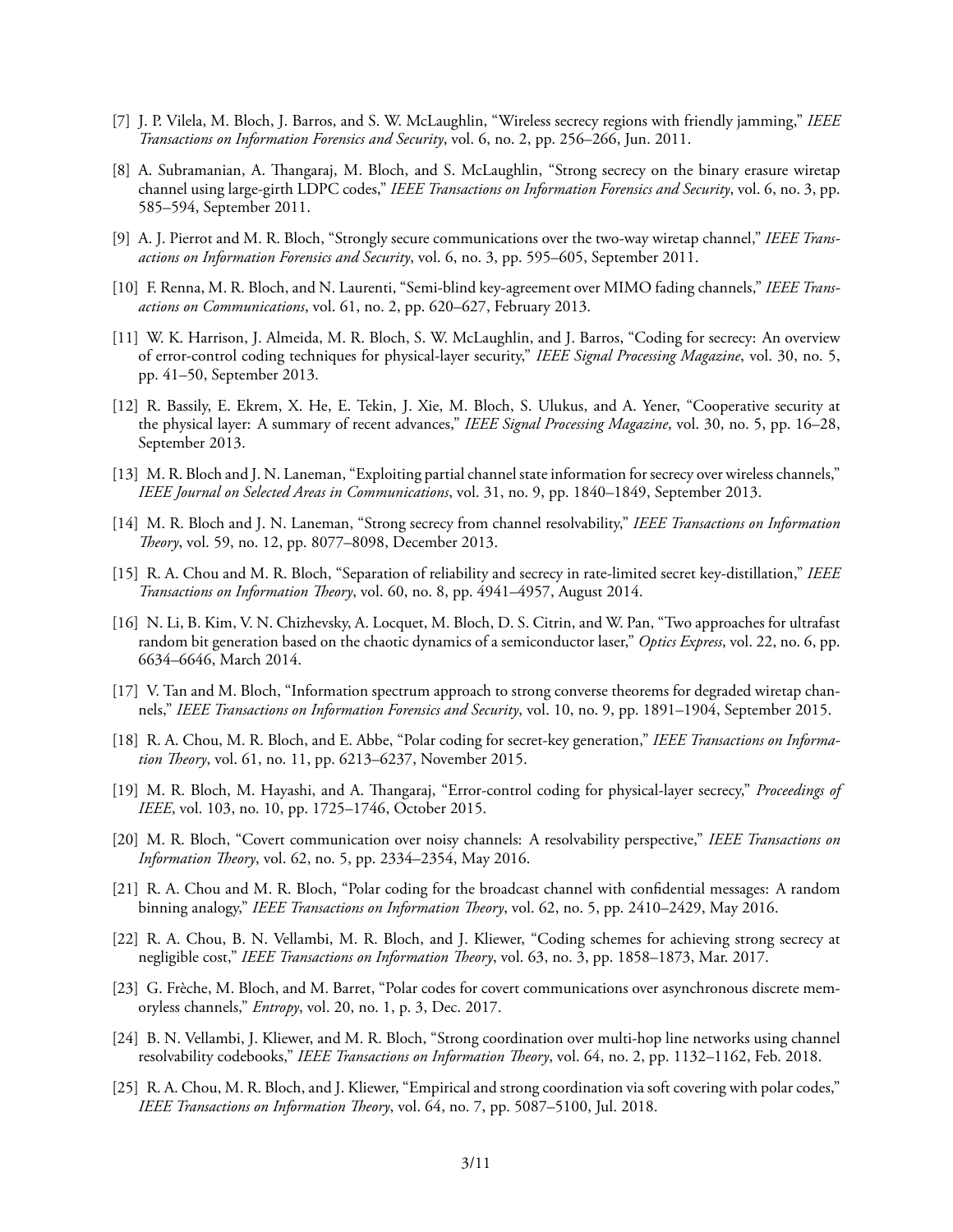- [26] B. Larrousse, S. Lasaulce, and M. Bloch, "Coordination in distributed networks via coded actions with application to power control," *IEEE Transactions on Information Theory*, vol. 64, no. 5, pp. 3633–3654, May 2018.
- [27] M. Tahmasbi and M. R. Bloch, "First and second order asymptotics in covert communication," *IEEE Transactions on Information Theory*, vol. 65, no. 4, pp. 2190 –2212, Apr. 2019.
- [28] K. S. K. Arumugam and M. R. Bloch, "Embedding covert information in broadcast communications," accepted to *IEEE Transactions on Information Forensics and Security*, Mar. 2019.
- [29] M. Tahmasbi and M. R. Bloch, "Framework for covert and secret key expansion over classical-quantum channels," *Physical Review A*, vol. 99, p. 052329, May 2019.

#### **IV.2.2 Conference presentation with proceedings (refereed)**

- [1] J. Cussey, M. Bloch, A. Thangaraj, J.-M. Merolla, and S. W. McLaughlin, "Direct-modulation scheme for freespace quantum cryptography," in *Proc. European Conference on Optical Communication*, Stockholm, Sweden, Sep. 2004.
- [2] J. Cussey, M. Bloch, A. Thangaraj, J.-M. Merolla, and S. W. McLaughlin, "Integrated direct-modulation based quantum cryptography system," in *Proc. Optical Network and Technologies*, ser. IFIP International Federation for Information Processing. Pisa, Italy: IFIP, Oct. 2004, pp. 390–395.
- [3] M. Bloch, A. Thangaraj, S. W. McLaughlin, and J.-M. Merolla, "LDPC-based Gaussian key reconciliation," in *Proc. IEEE Information Theory Workshop*, Punta del Este, Uruguay, March 2006, pp. 116–120, arXiv:cs.IT/0509041.
- [4] M. Bloch, A. Thangaraj, S. W. McLaughlin, and J.-M. Merolla, "LDPC-based secret key agreement over the Gaussian wiretap channel," in *Proc. IEEE International Symposium on Information Theory*, Seattle, USA, July 2006, pp. 1179–1183.
- [5] S. Donnet, A. Thangaraj, M. Bloch, J. Cussey, J.-M. Merolla, and L. Larger, "Cryptanalysis of Y-00 under heterodyne measurement and fast correlation attack," in *Proc. European Conference on Optical Communication*, Cannes, France, September 2006, pp. 1–2.
- [6] M. Bloch, J. Barros, M. R. D. Rodrigues, and S. W. McLaughlin, "An opportunistic physical-layer approach to secure wireless communications," in *Proc. 44th Allerton Conference on Communication Control and Computing*, Monticello, IL, September 2006, pp. 849–854.
- [7] M. Bloch, J. Barros, M. R. D. Rodrigues, and S. W. McLaughlin, "LDPC-based secure wireless communication with imperfect knowledge of the eavesdropper's channels," in *Proc. IEEE Information Theory Workshop*, Chengdu, China, October 2006, pp. 155–159.
- [8] S. Kaimalettu, A. Thangaraj, M. Bloch, and S. W. McLaughlin, "Constellation shaping using LDPC codes," in *Proc. IEEE International Symposium on Information Theory*, Nice, France, June 2007, pp. 2366–2370.
- [9] M. Bloch, J. Barros, and S. W. McLaughlin, "Practical information-theoretic commitment," in *Proc. 45th Allerton Conference on Communication Control and Computing*, Monticello, IL, September 2007, pp. 1035–1039.
- [10] M. Bloch, R. Narasimha, and S. W. McLaughlin, "Client-server architecture design based on wiretap codes," in *Proc of the 2008 International Zurich Seminar on Communications*, Zurich, Switzerland, March 2008, pp. 44–47.
- [11] S. Fossier, J. Lodewyck, E. Diamanti, M. Bloch, T. Debuisschert, R. Tualle-Brouri, and P. Grangier, "Quantum key distribution over 25 km using a fiber setup based on continuous variables," in *Proc. of CLEO/QELS*, San Jose, CA, May 2008, pp. 1–2.
- [12] M. Bloch and A. Thangaraj, "Confidential messages to a cooperative relay," in *Proc. of the IEEE Information Theory Workshop*, Porto, Portugal, May 2008, pp. 154–158.
- [13] M. Bloch and J. N. Laneman, "On the secrecy capacity of arbitrary wiretap channels," in *Proceedings of 46th Allerton Conference on Communication, Control, and Computing*, Monticello, IL, September 2008, pp. 818–825.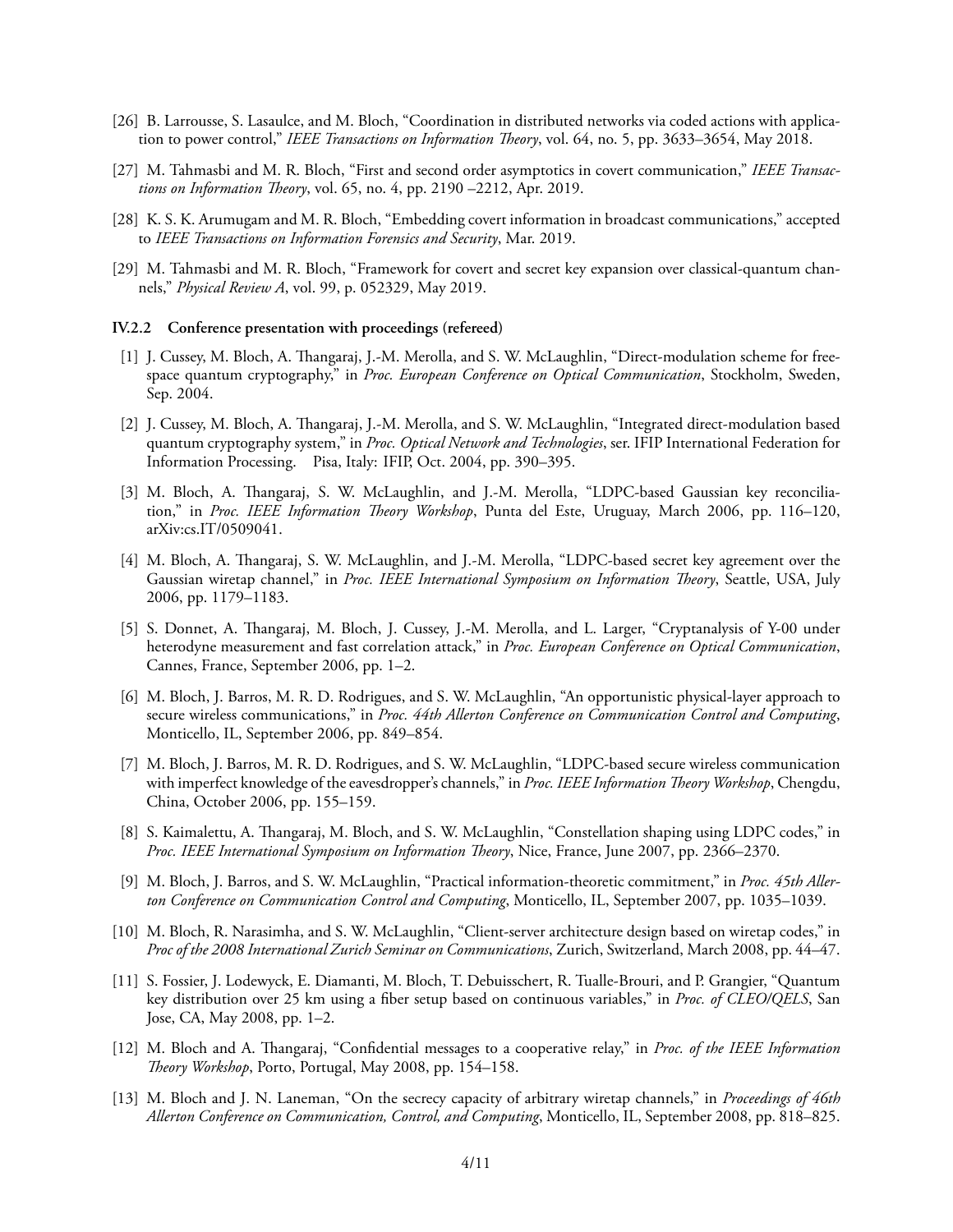- [14] B. P. Dunn, M. Bloch, and J. N. Laneman, "Secure bits through queues," in *Proc. IEEE Information Theory Workshop on Networking and Information Theory*, Volos, Greece, June 2009, pp. 37–41.
- [15] M. Bloch, "Channel scrambling for secrecy," in *Proc. of IEEE International Symposium on Information Theory*, Seoul, Korea, July 2009, pp. 2452–2456.
- [16] E. MolavianJazi, M. Bloch, and J. N. Laneman, "Arbitrary jamming can preclude secure communications," in *Proc. 47th Annual Allerton Conference on Communication, Control, and Computing*, Monticello, IL, September 2009, pp. 1069–1075.
- [17] M. Rodrigues, A. Somekh-Baruch, and M. Bloch, "On Gaussian wiretap channels with arbitrary inputs," in *Proc. of European Wireless*, Lucca, Italy, April 2010, pp. 774–781.
- [18] J. P. Vilela, M. Bloch, J. Barros, and S. W. McLaughlin, "Friendly jamming for wireless secrecy," in *Proc. of IEEE International Conference on Communications*, Cape Town, South Africa, May 2010, pp. 1550–3607.
- [19] M. Bloch, "Channel intrinsic randomness," in *Proc. of IEEE International Symposium on Information Theory*, Austin, TX, June 2010, pp. 2607–2611.
- [20] A. T. Suresh, A. Subramanian, A. Thangaraj, M. Bloch, and S. McLaughlin, "Strong secrecy for erasure wiretap channels," in *Proc. IEEE Information Theory Workshop*, Dublin, Ireland, September 2010.
- [21] F. Renna, M. Bloch, and N. Laurenti, "Semi-blind key-agreement over MIMO quasi-static channels," in *Proc. of 2011 NEWCOM/COST Joint Workshop*, Paris, France, March 2011, pp. 1–6.
- [22] F. Renna, M. Bloch, and N. Laurenti, "Semi-blind key-agreement over MIMO fading channels," in *Proc. IEEE International Conference on Communications*, Kyoto, Japan, June 2011, pp. 1–6.
- [23] M. R. Bloch, "Achieving secrecy: capacity vs. resolvability," in *Proc. of IEEE International Symposium on Information Theory*, Saint Petersburg, Russia, August 2011, pp. 632–636.
- [24] R. A. Chou and M. R. Bloch, "One-way rate-limited sequential key-distillation," in *Proc. IEEE International Symp.Information Theory*, Cambridge, MA, July 2012, pp. 1777–1781.
- [25] M. R. Bloch and J. Kliewer, "On secure communication with constrained randomization," in *Proc. IEEE International Symp.Information Theory*, Cambridge, MA, July 2012, pp. 1172–1176.
- [26] A. J. Pierrot and M. R. Bloch, "LDPC-based coded cooperative jamming codes," in *Proc. of IEEE Information Theory Workshop*, Lausanne, Switzerland, September 2012, pp. 462–466.
- [27] M. R. Bloch, L. Luzzi, and J. Kliewer, "Strong coordination with polar codes," in *Proc. of 50th Allerton Conference on Communication, Control, and Computing*, Monticello, IL, October 2012, pp. 565–571.
- [28] F. Renna, N. Laurenti, S. Tomasin, M. Baldi, N. Maturo, M. Bianchi, F. Chiaraluce, and M. Bloch, "Low-power secret key agreement over OFDM," in *Proc. of the 2nd ACM workshop on Hot topics on wireless network security and privacy*, Budaptest, Hungary, April 2013, pp. 43–48.
- [29] C. Ling, L. Luzzi, and M. R. Bloch, "Secret key generation from gaussian sources using lattice hashing," in *Proc. IEEE International Symposium on Information Theory*, Istanbul, Turkey, July 2013, pp. 2621–2625.
- [30] R. A. Chou and M. R. Bloch, "Data compression with nearly uniform ouput," in *Proc. IEEE International Symposium on Information Theory*, Istanbul, Turkey, July 2013, pp. 1979–1983.
- [31] M. R. Bloch and J. Kliewer, "Strong coordination over a line network," in *Proc. IEEE International Symposium on Information Theory*, Istanbul, Turkey, July 2013, pp. 2319–2323.
- [32] A. J. Pierrot, R. A. Chou, and M. R. Bloch, "Experimental aspects of secret-key generation in indoor wireless environments," in *Proc. of Signal IEEE 4th Workshop on Signal Processing Advances in Wireless Communications*, April 2013.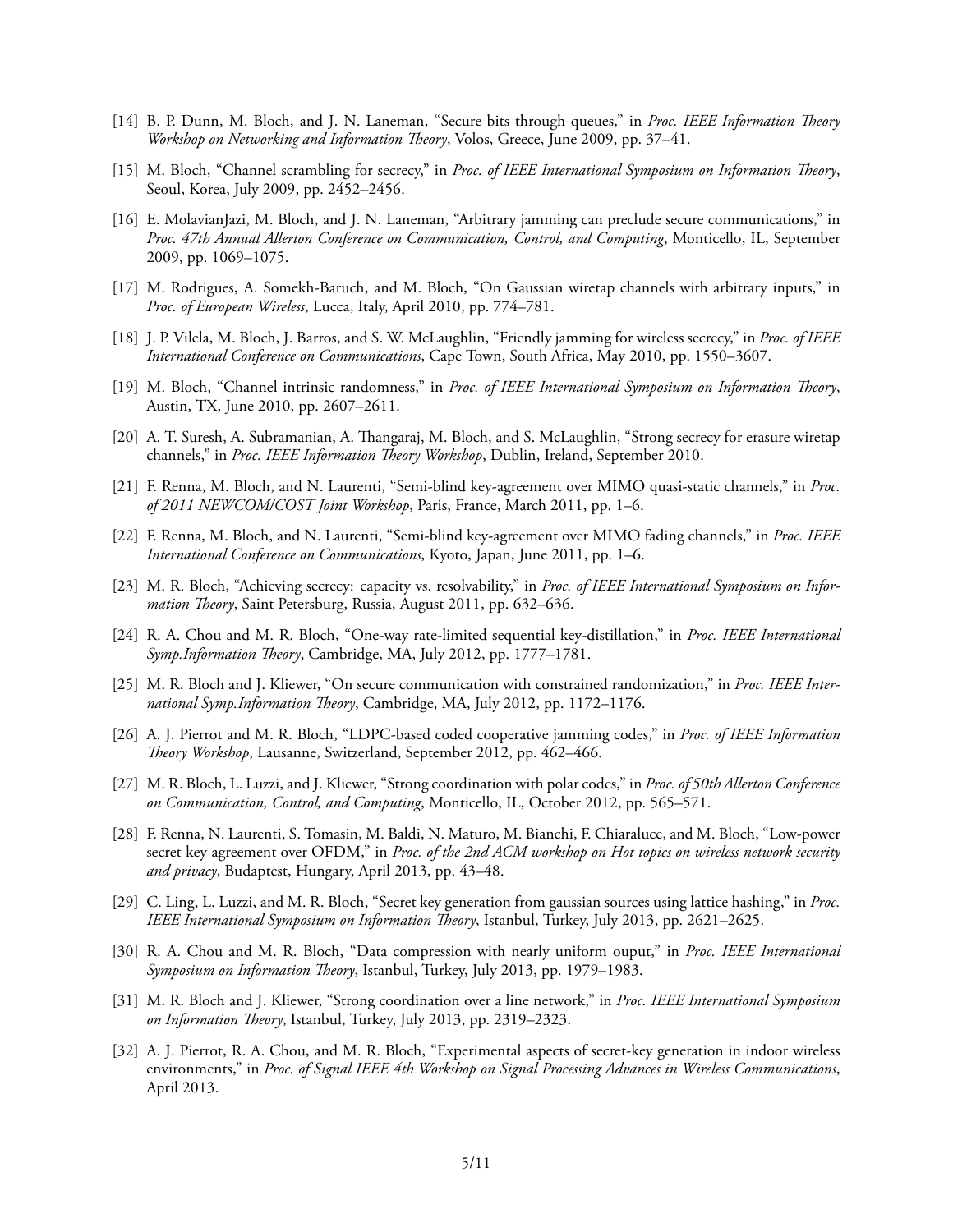- [33] R. A. Chou, M. R. Bloch, and E. Abbe, "Polar coding for secret-key generation," in *Proc. of Information Theory Workshop*, Sevilla, Spain, April 2013, pp. 1–5.
- [34] A. J. Pierrot and M. R. Bloch, "Joint channel intrinsic randomness and channel resolvability," in *Proc. of Information Theory Workshop*, Sevilla, Spain, April 2013, pp. 1–5.
- [35] R. A. Chou and M. R. Bloch, "Secret-key generation with arbitrarily varying eavesdropper's channel," in *Proc. of Global Conference on Signal and Information Processing*, Austin, TX, September 2013, pp. 277–280.
- [36] J. J. Boutros, V. Dedeoglu, and M. R. Bloch, "The anti-diversity concept for secure communication on a two-link compound channel," in *Proc. of International Zurich Seminar on Communications*, Zurich, Switzerland, February 2014.
- [37] N. Li, B. Kim, V. N. Chizhevsky, A. Locquet, M. Bloch, D. Citrin, and W. Pan, "Ultrafast random bit generation based on the chaotic dynamics of a semiconductor laser," in *Proc. of CLEO*, San Jose, CA, June 2014, pp. 1–2.
- [38] R. A. Chou, M. R. Bloch, and J. Kliewer, "Low-complexity channel resolvability codes for the symmetric multiple-access channel," in *Proc. of IEEE Information Theory Workshop*, Hobart, Tasmania, November 2014, pp. 466–470.
- [39] M. R. Bloch and J. Kliewer, "Strong coordination over a three-terminal relay network," in *Proc. of IEEE Information Theory Workshop*, Hobart, Tasmania, November 2014, pp. 646–650.
- [40] V. Y. F. Tan and M. R. Bloch, "Information spectrum approach to strong converse theorems for degraded wiretap channels," in *Proc. of 52nd Annual Allerton Conference on Communication, Control, and Computing*, Monticello, IL, September 2014, pp. 747–754.
- [41] R. A. Chou and M. R. Bloch, "Polar coding for the broadcast channel with confidential messages," in *Proc. IEEE Information Theory Workshop*, Jerusalem, Israel, April 2015, pp. 1–5.
- [42] M. R. Bloch, "A channel resolvability perspective on stealth communications," in *Proc. of IEEE International Symposium on Information Theory*, Hong Kong, June 2015, pp. 2535–2539.
- [43] R. A. Chou, M. R. Bloch, and J. Kliewer, "Polar coding for empirical and strong coordination via distribution approximation," in *Proc. of IEEE International Symposium on Information Theory*, Hong Kong, June 2015, pp. 1512–1516.
- [44] B. N. Vellambi, M. R. Bloch, R. A. Chou, and J. Kliewer, "Lossless and lossy source compression with nearuniform outputs: Is common randomness always required?" in *Proc. of IEEE International Symposium on Information Theory*, Hong Kong, June 2015, pp. 2171–2175.
- [45] B. N. Vellambi, J. Kliewer, and M. Bloch, "Strong coordination over multi-hop line networks," in *Proc. of IEEE Information Theory Workshop*, Jeju, Korea, Jul. 2015, pp. 192–196.
- [46] R. A. Chou and M. R. Bloch, "Using deterministic decisions for low-entropy bits in the encoding and decoding of polar codes," in *Proc. of 53rd Annual Allerton Conference on Communication, Control, and Computing*, Monticello, IL, September 2015, pp. 1380–1385.
- [47] B. N. Vellambi, J. Kliewer, and M. R. Bloch, "Strong coordination over a line when actions are markovian," in *Proc. of Annual Conference on Information Science and Systems*, Princeton, NJ, Mar. 2016, pp. 412–417.
- [48] M. Tahmasbi and M. R. Bloch, "Second-order asymptotics of covert communications over noisy channels," in *Proc. of IEEE International Symposium on Information Theory*, Barcelona, Spain, July 2016, pp. 2224–2228.
- [49] K. S. K. Arumugam and M. R. Bloch, "Keyless covert communication over multiple-access channels," in *Proc. of IEEE International Symposium on Information Theory*, Barcelona, Spain, Jul. 2016, pp. 2229–2233.
- [50] B. N. Vellambi, J. Kliewer, and M. R. Bloch, "Lossy compression with near-uniform encoder outputs," in *Proc. of IEEE International Symposium on Information Theory*, Barcelona, Spain, Jul. 2016, pp. 530–534.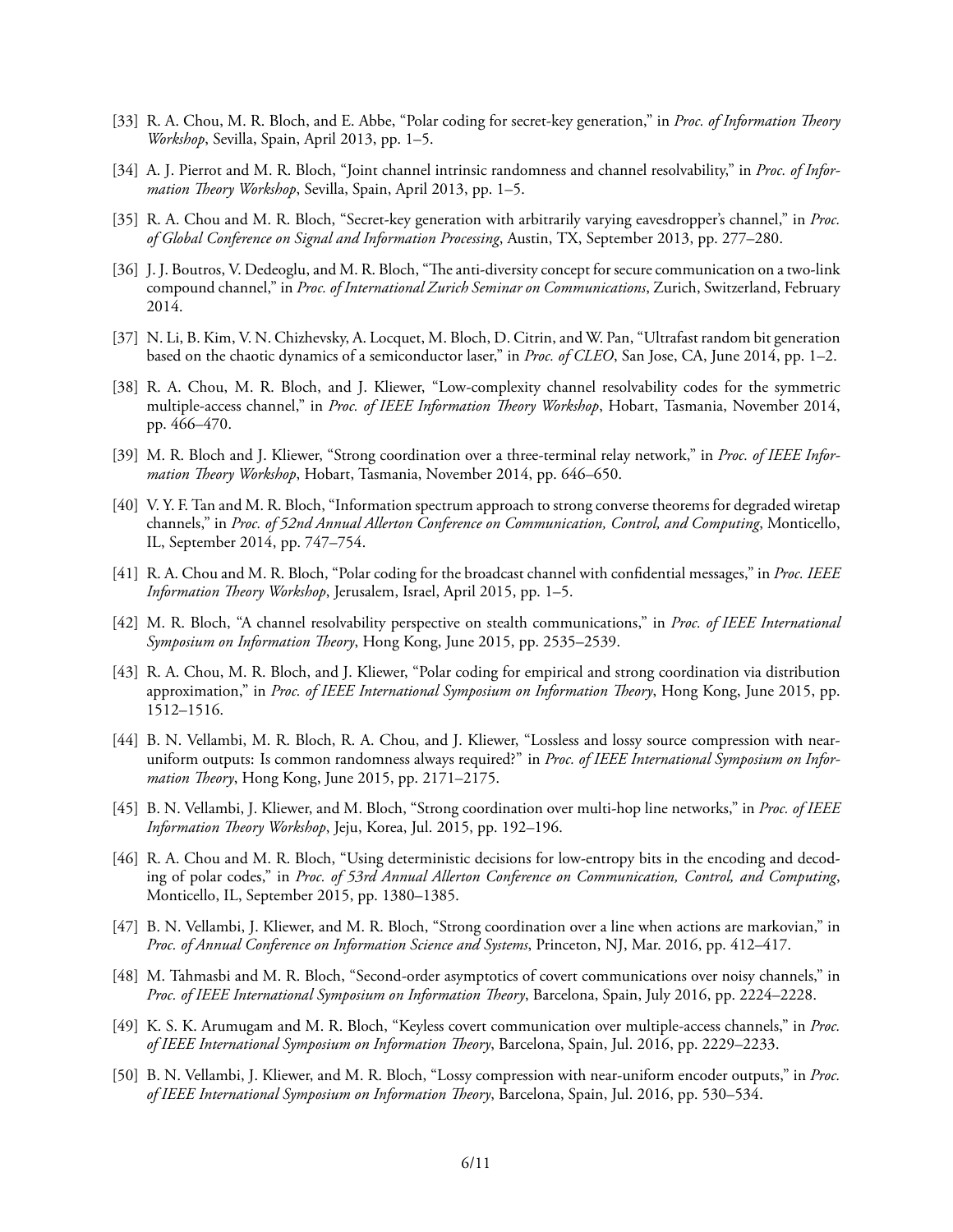- [51] M. Le Treust and M. R. Bloch, "Empirical coordination, state masking and state amplification: Core of the decoder's knowledge," in *Proc. of IEEE International Symposium on Information Theory*, Barcelona, Spain, July 2016, pp. 895–899.
- [52] K. S. K. Arumugam and M. R. Bloch, "Keyless asynchronous covert communication," in *Proc. of IEEE Information Theory Workshop*, Cambridge, United Kingdom, Sep. 2016, pp. 191–195.
- [53] G. Cervia, L. Luzzi, M. R. Bloch, and M. L. Treust, "Polar coding for empirical coordination of signals and actions over noisy channels," in *Proc. of IEEE Information Theory Workshop*, Cambridge, United Kingdom, September 2016, pp. 81–85.
- [54] M. Tahmasbi and M. R. Bloch, "Second order asymptotics for degraded wiretap channels: How good are existing codes?" in *54th Annual Allerton Conference on Communication, Control, and Computing*, Monticello, IL, Sept 2016, pp. 830–837.
- [55] R. A. Chou, M. R. Bloch, and A. Yener, "Universal covertness for discrete memoryless sources," in *54th Annual Allerton Conference on Communication, Control, and Computing (Allerton)*, Monticello, IL, August 2016, pp. 516–523.
- [56] M. R. Bloch and S. Guha, "Optimal covert communications using pulse-position modulation," in *Proc. of IEEE International Symposium on Information Theory*, Aachen, Germany, Jun. 2017, pp. 2835–2839.
- [57] M. Tahmasbi, M. R. Bloch, and A. Yener, "Learning adversary's actions for secret communication," in *Proc. of IEEE International Symposium on Information Theory*, Aachen, Germany, Jun. 2017, pp. 2713–2717.
- [58] I. A. Kadampot and M. R. Bloch, "Coordination with clustered common randomness in a three-terminal line network," in *Proc. of IEEE International Symposium on Information Theory*, Aachen, Germany, Jun. 2017, pp. 1828–1832.
- [59] G. Cervia, L. Luzzi, M. L. Treust, and M. R. Bloch, "Strong coordination of signals and actions over noisy channels," in *Proc. of IEEE International Symposium on Information Theory*, Aachen, Germany, Jun. 2017, pp. 2845–2849.
- [60] M. Tahmasbi, M. R. Bloch, and V. F. Tan, "Error exponents covert communications," in *Proc. of IEEE Information Theory Workshop*, Kaohsiung, Taiwan, Nov. 2017, pp. 304–308.
- [61] K. S. K. Arumugam and M. R. Bloch, "Covert communication over broadcast channels," in *Proc. of IEEE Information Theory Workshop*, Kaohsiung, Taiwan, Nov. 2017, pp. 299–303.
- [62] H. Zivari-Fard, M. Bloch, and A. Nosratinia, "Two-transmitter two-receiver channel with confidential messages," in *Proc. of Allerton Conference on Communication, Control, and Computing*, Monticello, IL, Sep. 2017.
- [63] M. Tahmasbi and M. R. Bloch, "Covert secret key generation," in *Proc. of IEEE Conference on Communications and Network Security, Workshop on Physical-Layer Methods for Wireless Security*, Las Vegas, NV, Oct. 2017, pp. 540–544.
- [64] I. A. Kadampot, M. Tahmasbi, and M. R. Bloch, "Multilevel-coded pulse position modulation for covert communications," in *Proc. of IEEE International Symposium on Information Theory*, Vail, CO, Jun. 2018, pp. 1864– 1868.
- [65] K. Arumugam, M. R. Bloch, and L. Wang, "Covert communication over a physically degraded relay channel with non-colluding wardens," in *Proc. of IEEE International Symposium on Information Theory*, Vail, CO, Jun. 2018, pp. 766–770.
- [66] N. Helhal, M. R. Bloch, and A. Nosratinia, "Multiple-access channel resolvability with cribbing," in *Proc. IEEE International Symposium on Information Theory*, Vail, CO, Jun. 2018, pp. 2052–2056.
- [67] G. Cervia, L. Luzzi, M. Le Treust, and M. R. Bloch, "Strong coordination over noisy channels with strictly causal encoding," in *Proc. of 56th Annual Allerton Conference on Communication, Control, and Computing*, Oct. 2018, pp. 519–526.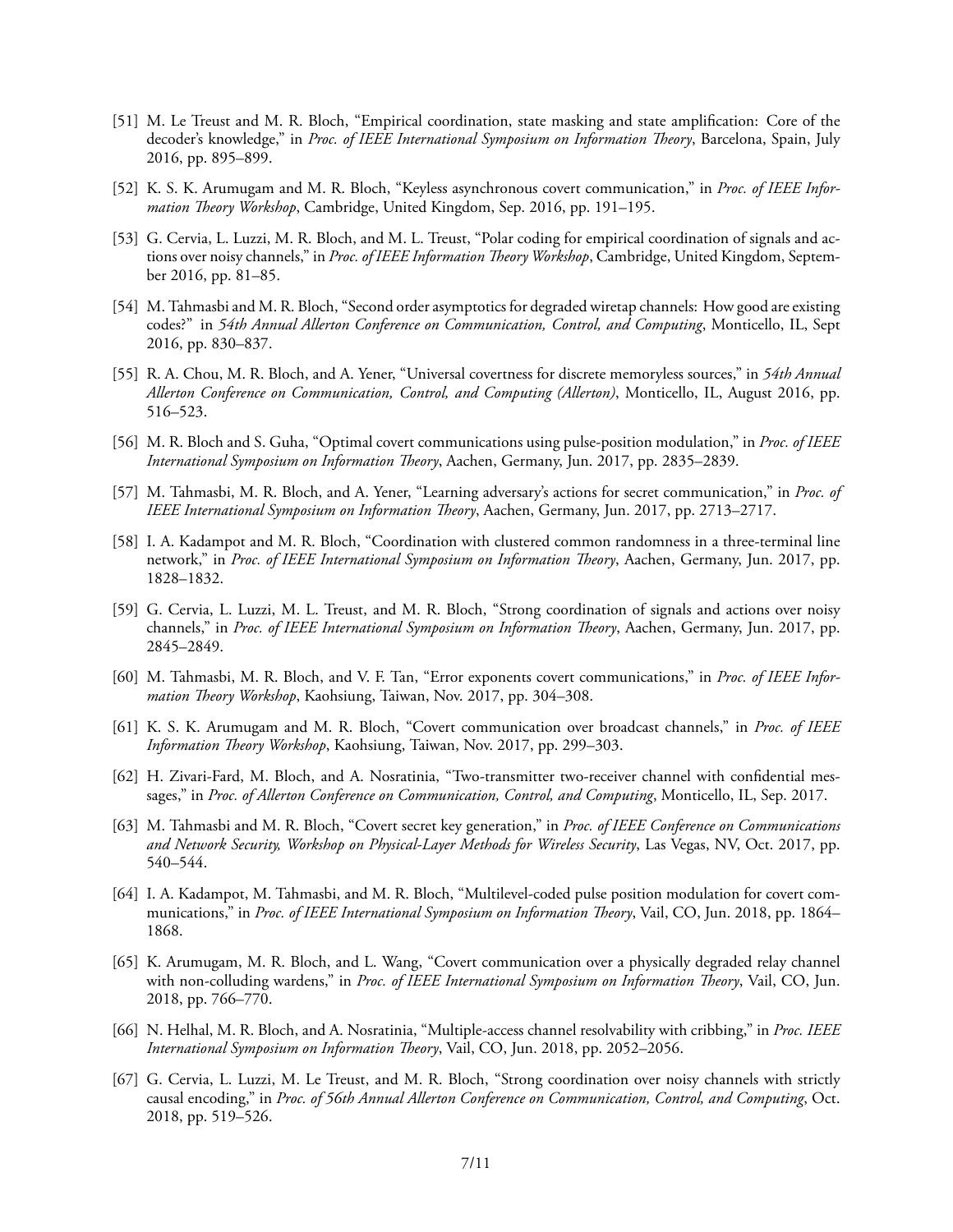- [68] W. K. Harrison and M. R. Bloch, "On dual relationships of secrecy codes," in *Proc. of 56th Annual Allerton Conference on Communication, Control, and Computing*, Oct. 2018, pp. 366–372.
- [69] Q. Zhang, M. Bloch, M. Bakshi, and S. Jaggi, "Undetectable radios: Covert communication under spectral mask constraints," accepted to *IEEE International Symposium on Information Theory*, Mar. 2019.
- [70] M. Tahmasbi and M. Bloch, "Steganography protocols for quantum channels," accepted to *IEEE International Symposium on Information Theory*, Mar. 2019.
- [71] M. Tahmasbi, M. Bloch, and A. Yener, "In-band sensing of the adversary's channel for secure communication in wireless channels," accepted to *IEEE International Symposium on Information Theory*, Mar. 2019.
- [72] W. Harrison and M. R. Bloch, "Attributes of generator matrices for best finite blocklength wiretap codes," accepted to *IEEE International Symposium on Information Theory*, Mar. 2019.
- [73] I. A. Kadampot, M. Tahmasbi, and M. R. Bloch, "Codes for covert communication over additive white gaussian noise channels," accepted to *IEEE International Symposium on Information Theory*, Mar. 2019.

#### **IV.2.3 Submitted journal articles**

- [1] K. S. K. Arumugam and M. R. Bloch, "Covert communication over a k-user multiple access channel," submitted to *IEEE Transactions on Information Theory*, Mar. 2018.
- [2] G. Cervia, L. Luzzi, M. Le Treust, and M. Bloch, "Strong coordination of signals and actions over noisy channels with two-sided state information," submitted to *IEEE Transactions on Information Theory*, Mar. 2018.
- [3] M. Tahmasbi, M. R. Bloch, and A. Yener, "Learning an adversary's actions for secret communication," submitted to *IEEE Transactions on Information Theory*, Jul. 2018.
- [4] R. Chou, M. Bloch, and A. Yener, "Universal covertness for discrete memoryless sources," submitted to *IEEE Transactions on Information Theory*, Jul. 2018.
- [5] M. Tahmasbi, A. Savard, and M. R. Bloch, "Covert capacity of non-coherent rayleigh-fading channels," submitted to *IEEE Transactions on Information Theory*, Oct. 2018.
- [6] I. A. Kadampot, M. Tahmasbi, and M. R. Bloch, "Multilevel-coded pulse-position modulation for covert communications over binary-input discrete memoryless channels," submitted to *IEEE Transactions on Information Theory*, Nov. 2018.
- [7] N. Helhal, M. Bloch, and A. Nosratinia, "Cooperative resolvability and secrecy in the cribbing multiple-access channel," submitted for *IEEE Transactions on Information Theory*, Nov. 2018.
- [8] H. Zivari-Fard, M. Bloch, and A. Nosratinia, "Secrecy rates for a channel with two senders and two receivers," submitted to *IEEE Transactions on Information Theory*, Dec. 2018.
- [9] M. Le Treust and M. R. Bloch, "State leakage and coordination of actions: Core of the receiver's knowledge," submitted to *IEEE Transactions on Information Theory*, Dec. 2018.
- [10] M. Tahmasbi and M. R. Bloch, "Covert secret key generation with an active warden," submitted to *IEEE Transactions on Information Forensics and Security*, Jan. 2019.
- [11] M. Tahmasbi and M. R. Bloch, "Covert and secret key expansion over quantum channels under collective attacks," submitted to *IEEE Transactions on Information Theory*, Jan. 2019.
- [12] E. Shipilova, M. Barret, M. Bloch, J.-L. Boelle, and J.-L. Collette, "Simultaneous seismic sources separation based on matrioshka orthogonal matching pursuit, application in oil and gas exploration," submitted to *IEEE Transactions on Geoscience and Remote Sensing*, Feb. 2019.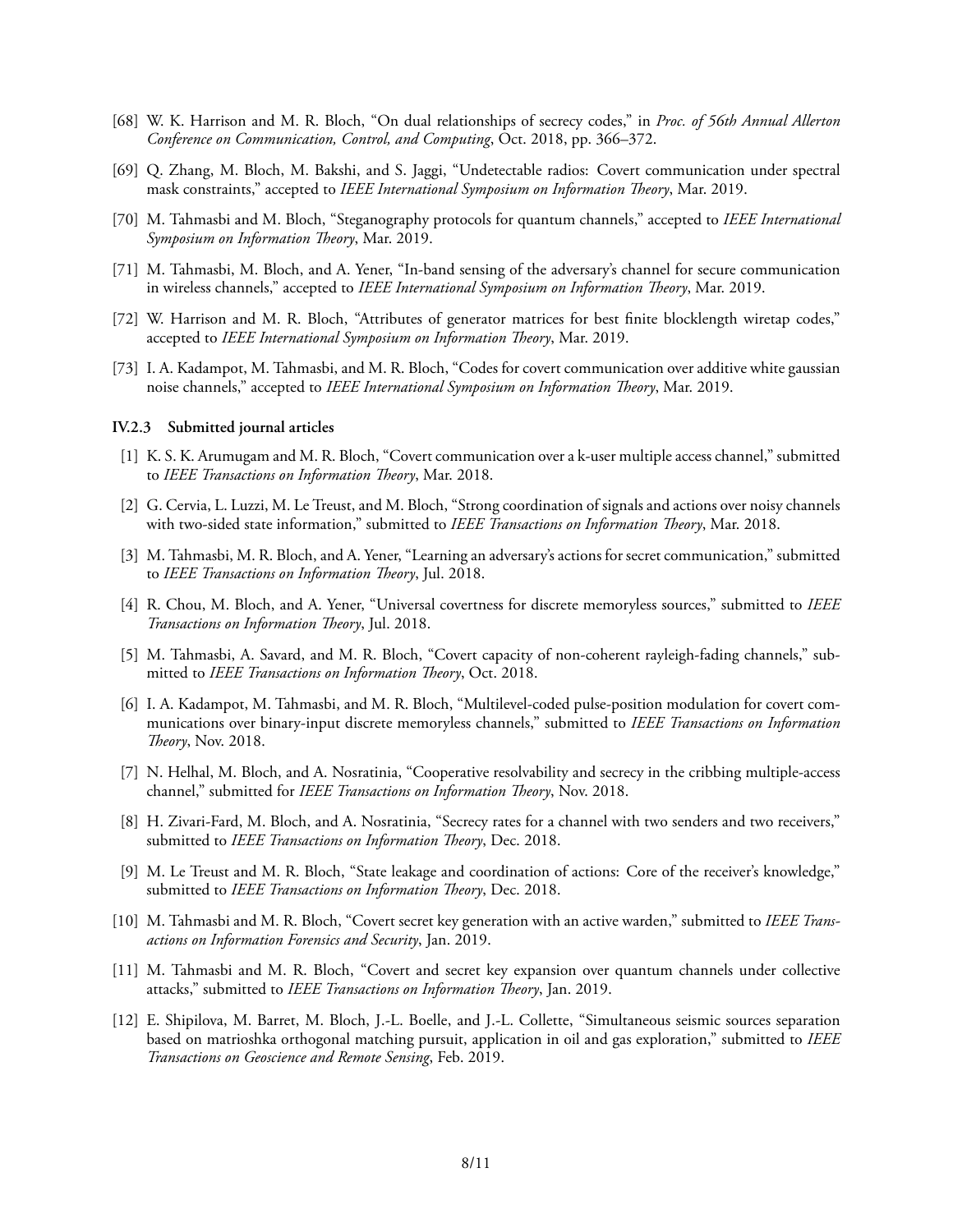## **IV.3 Presentations**

### **IV.3.1 Invited talks**

- [1] M. R. Bloch, "Covert communications over noisy channels: partial first and second-order asymptotics," Invited talk at Beyond i.i.d. workshop, July 2016.
- [2] M. R. Bloch, "Secure and covert communications over noisy channels," Invited talk at the Nexus of Information and Computation Theories - Secrecy and Privacy Theme, Paris, France, March 2016.
- [3] R. A. Chou, M. R. Bloch, and J. Kliewer, "Wiretap codes from channel resolvability codes," invited talk at the *Conference on Information Science and Systems*, Princeton, NJ, March 2014.

#### **IV.3.2 Keynote presentations**

- [1] M. R. Bloch, "Covert communications over noisy channels," Keynote at the 3rd Workshop on Physical-Layer Methods for Wireless Security, October 2016.
- [2] M. R. Bloch, "Towards a unified information theoretic approach to physical-layer security," Keynote at the ICC'16 workshop on wireless physical layer security, May 2016.
- [3] M. R. Bloch, "What can physical-layer security do for you ?" Keynote at the Globecom 2013 Workshop on Trusted Communications with Physical-Layer Security, December 2013.
- [4] M. Bloch, "Mechanisms of physical-layer security," Plenary talk at the 1st International ICST Workshop on Secure Wireless Networks, May 2011.

### **IV.3.3 Conference presentations with non-refereed proceedings**

- [1] J. Lodewyck, M. Bloch, S. Fossier, E. Diamanti, T. Debuisschert, R. Tualle-Brouri, and P. Grangier, "Distribution quantique de clé a 25 km au moyen d'un dispositif fibré utilisant des variables continues," in *10eme Colloque sur les Lasers et l'Optique Quantique*, Grenoble, France, July 2007.
- [2] J. Lodewyck, M. Bloch, R. Garcia-Patron, S. Fossier, E. Karpov, E. Diamanti, T. Debuisschert, N. J. Cerf, R. Tualle-Brouri, S. W. McLaughlin, and P. Grangier, "Quantum key distribution device with coherent states," in *Proc. of SPIE Optics East*, vol. 6780, Boston, MA, USA, September 2007, pp. 67 800Z/1–14, (invited).
- [3] J. Barros and M. Bloch, "Strong secrecy for wireless channels," in *Information Theoretic Security*, ser. Lecture Notes in Computer Science. Calgary, Canada: Springer Berlin / Heidelberg, August 2008, pp. 40–53, (invited).
- [4] M. Bloch and J. N. Laneman, "Information-spectrum methods for information-theoretic security," in *Proc. Information Theory and Applications Workshop*, San Diego, CA, February 2009, pp. 23–28, (invited).
- [5] A. Subramanian, A. T. Suresh, A. Thangaraj, M. Bloch, and S. McLaughlin, "Strong and weak secrecy in wiretap channels," in *Proc. of 6th International Symposium on Turbo Codes and Iterative Information Processing*, Brest, France, September 2010, pp. 30 – 34, (invited).
- [6] L. Luzzi and M. R. Bloch, "Capacity-based random codes cannot achieve strong secrecy over symmetric wiretap channels," in *Proc. of the 5th International ICST Conference on Performance Evaluation Methodologies and Tools*, Cachan, France, May 2011, pp. 641–647, (invited). [Online]. Available: http://dl.acm.org/citation.cfm?id=2151688.2151767
- [7] R. A. Chou and M. R. Bloch, "Uniform distributed source coding for the multiple access wiretap channel," in *Proc. of IEEE Conference on Communications and Network Security*, San Francisco, CA, October 2014, pp. 127–132.
- [8] G. Frèche, M. R. Bloch, and M. Barret, "Polar codes for covert communications over asynchronous discrete memoryless channels," in *Proc. of 51st Annual Conference on Information Sciences and Systems*, Baltimore, MD, Mar. 2017, pp. 1–1.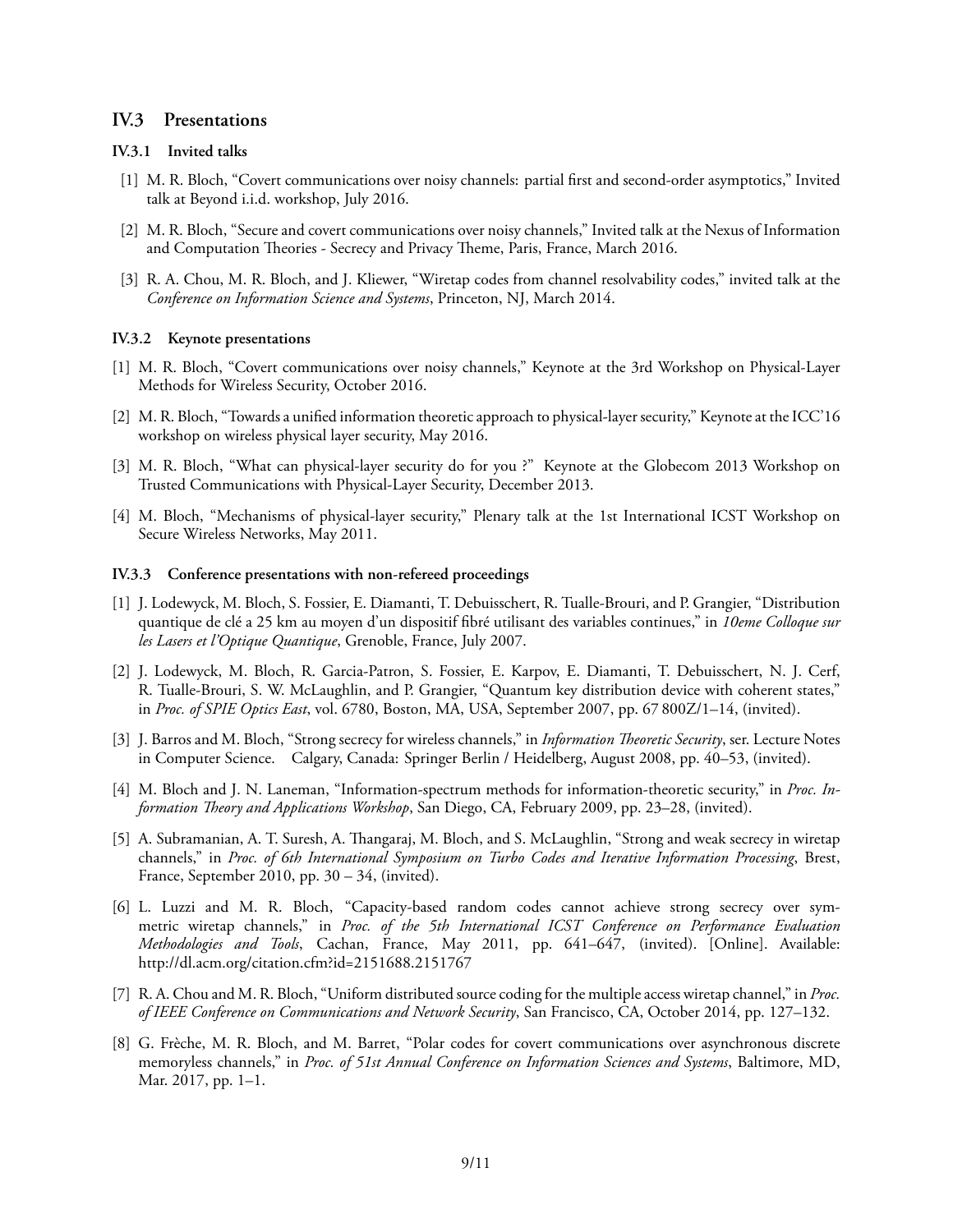#### **IV.3.4 Conference presentations without proceedings**

- [1] M. Bloch, J.-M. Merolla, S. W. McLaughlin, and J.-P. Goedgebuer, "Long distance continuous variable transmission system using sideband detection method," in *First Russian-French Laser Physics Workshop for Young Scientists (RFLPW-YS)*, St. Petersburg, Russia, July 2004.
- [2] M. Bloch, J. Barros, M. R. D. Rodrigues, and S. W. McLaughlin, "Information theoretic security for wireless channels - theory and practice," in *Proc. 2007 Information Theory and Application Workshop*, San Diego, CA, USA, February 2007, (invited).
- [3] E. Diamanti, S. Fossier, J. Lodewyck, M. Bloch, R. Garcia-Patron, E. Karpov, T. Debuisschert, N. J. Cerf, R. Tualle-Brouri, S. W. McLaughlin, and P. Grangier, "Implementation of an all-fiber continuous variables quantum key distribution system," in *International Conference on Quantum Information Processing and Communication*, Barcelona, Spain, October 2007.
- [4] M. Bloch, "Channel intrinsic randomness," talk given at *Information Theory and Applications Workshop*, February 2010, (invited).
- [5] A. J. Pierrot and M. R. Bloch, "Key generation over the Gaussian two-way wiretap channel," talk given at *Information Theory and Applications Workshop*, February 2011, (invited).
- [6] A. J. Pierrot and M. R. Bloch, "Polar codes for secure communications over the two-way wiretap channel," invited talk at *IEEE Information Theory Workshop*, September 2012.
- [7] A. J. Pierrot and M. R. Bloch, "Exponents of channel intrinsic randomness," talk given at *Information Theory and Applications Workshop*, February 2013.
- [8] M. R. Bloch and J. Kliewer, "Coordination over a line network," talk given at *Information Theory and Applications Workshop*, February 2013.
- [9] N. Li, B. Kim, V. N. Chizhevsky, A. Locquet, M. Bloch, D. S. Citrin, and W. Pan, "Chaotic semiconductor lasers for ultrafast random bit generation," talk given at *DynamicDays US*, January 2014.
- [10] A. J. Pierrot, R. A. Chou, and M. R. Bloch, "Practical limitations of secret key generation in real wireless environments," talk given at *Information Theory and Applications Workshop*, February 2014.
- [11] M. R. Bloch and J. Kliewer, "Coordination over broadcast and multiple-access networks," talk given at *Information Theory and Applications Workshop*, February 2014.
- [12] M. Tahmasbi and M. Bloch, "Covert key generation over a classical-quantum channel," talk given at *Information Theory and Applications Workshop*, Feb. 2018.
- [13] M. Tahmasbi and M. Bloch, "A framework for covert secret key generation over quantum channels," talk given at *Information Theory and Applications Workshop*, Feb. 2019.
- [14] H. ZivariFard, M. Bloch, and A. Nosratinia, "Multicasting with confidential messages: From weak to strong secrecy," talk given at *Information Theory and Applications Workshop*, Feb. 2019.

#### **IV.3.5 Seminar presentations**

- [1] M. Bloch, "Physical-Layer Security," six-hour invited tutorial given at Newcom++ Emerging Technology Workshop, September 2009, Padova, Italy.
- [2] M. Bloch, "Physical-Layer Security," eight-hour invited course at Indian Institute of Science Bangalore, May 2010, Bangalore, India.
- [3] M. Bloch, "Harnessing randomness in information theory," twelve-hour invited course at University of Padova, February 2011.
- [4] M. Bloch, "Physical-layer security," twelve-hour invited course at Korean Advanced Institute for Science and Technology, June 2011, Daejeon, South Korea.